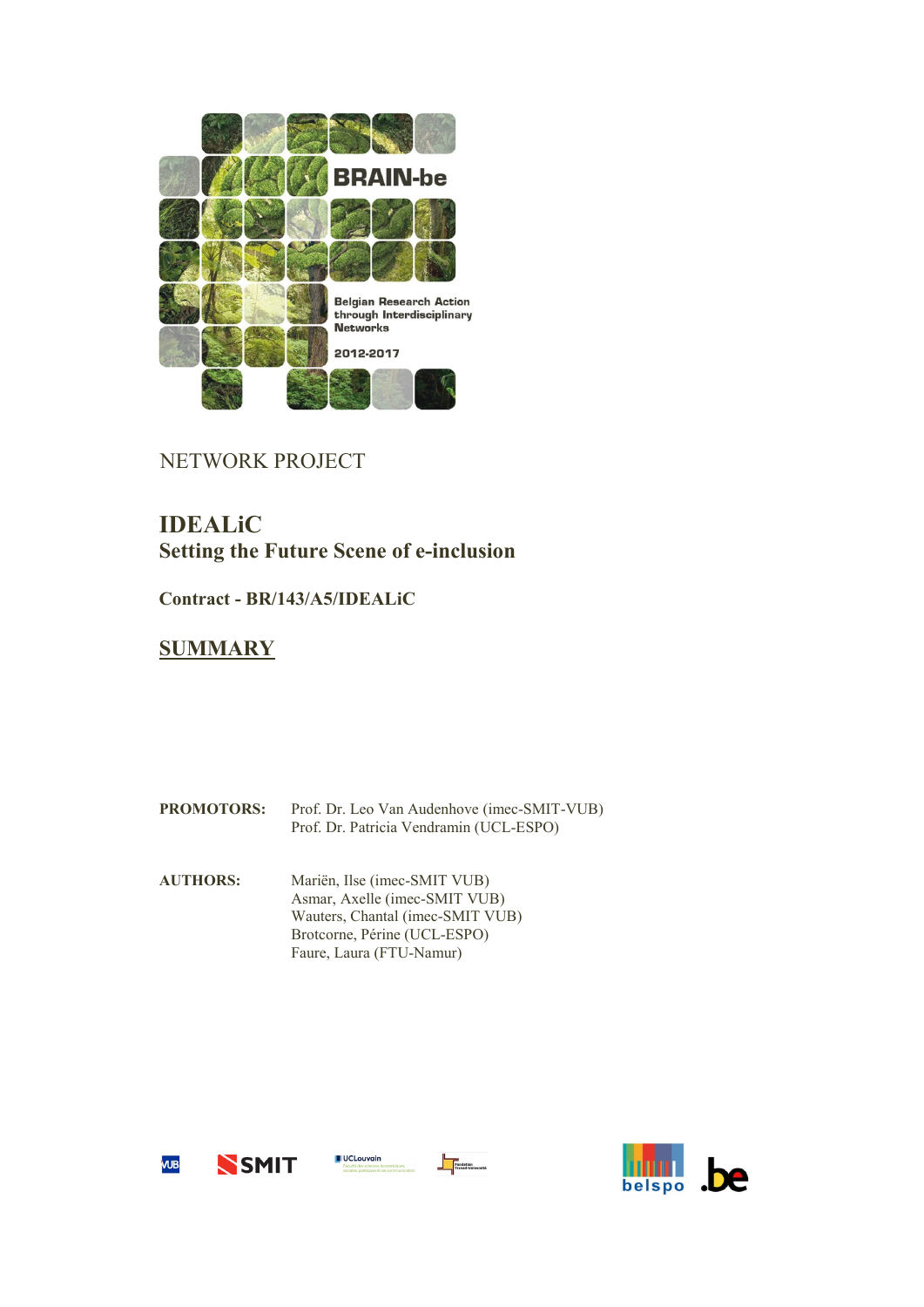## **Context**

The ongoing digitization of services – both public and private – has led to an increased risk amongst the general population of being or becoming digitally excluded. The so-called digital turn is posing a threat for all individuals that do not have the necessary digital skills to handle the digitization of the various life domains. Though significant scientific effort is given to research on e-inclusion in Flanders, Wallonia and Belgium, knowledge is lacking about the extent to which the digitization of services, routines and practices is hampering the ability of individuals to participate fully in society. Recent studies have shown that the socio-economic background of individuals no longer solely defines digital exclusion and that mechanisms of digital exclusion go beyond socio-economic vulnerable groups. This implies that there is no longer a clear view on the groups at-risk of being or becoming digitally excluded. The traditionally defined two-folded and dichotomous categories of included versus excluded population groups – e.g. rich versus poor; young versus old; or male versus female – are no longer valid. New and more contextualized approaches are therefore needed to identify those at-risk of being digitally excluded. Research by experts in the field emphasizes that digital skills and the ability to deal with digital media in an autonomous and strategic way are of increasing importance to ensure one's full societal participation. This move towards strategic goals and added value gained through the use of digital media is also visible at the level of e-inclusion policies that have shifted from the mere provision of physical access to broader societal goals such as empowerment, inclusion and participation.

### **Objectives**

The IDEALiC project aims to address these issues by focusing on setting the new scene of e-inclusion for the upcoming years. The central research question of the IDEALiC project is how e-inclusion policies and initiatives can provide solutions for the mechanisms of digital exclusion that coincide with the digital turn. With this research, the project partners aim at taking e-inclusion research in Belgium to the next level by applying an innovative approach at theoretical, empirical and policy level.

The IDEALiC project is built upon an interdisciplinary methodological approach that combines qualitative user-oriented research, comparative research, policy analysis, and a basic quantitative data-analysis from existing data sources. More specifically, the IDEALiC research will focus on following aspects:

- Provide renewed insights on the aspects that define autonomous and independent use of ICT based on existing frameworks for digital skills.
- Critically review the recent evolution of e-inclusion policies towards an increased focus on aspects as empowerment, inclusion and participation. What exactly is meant by these concepts and what kind of normative interpretations does this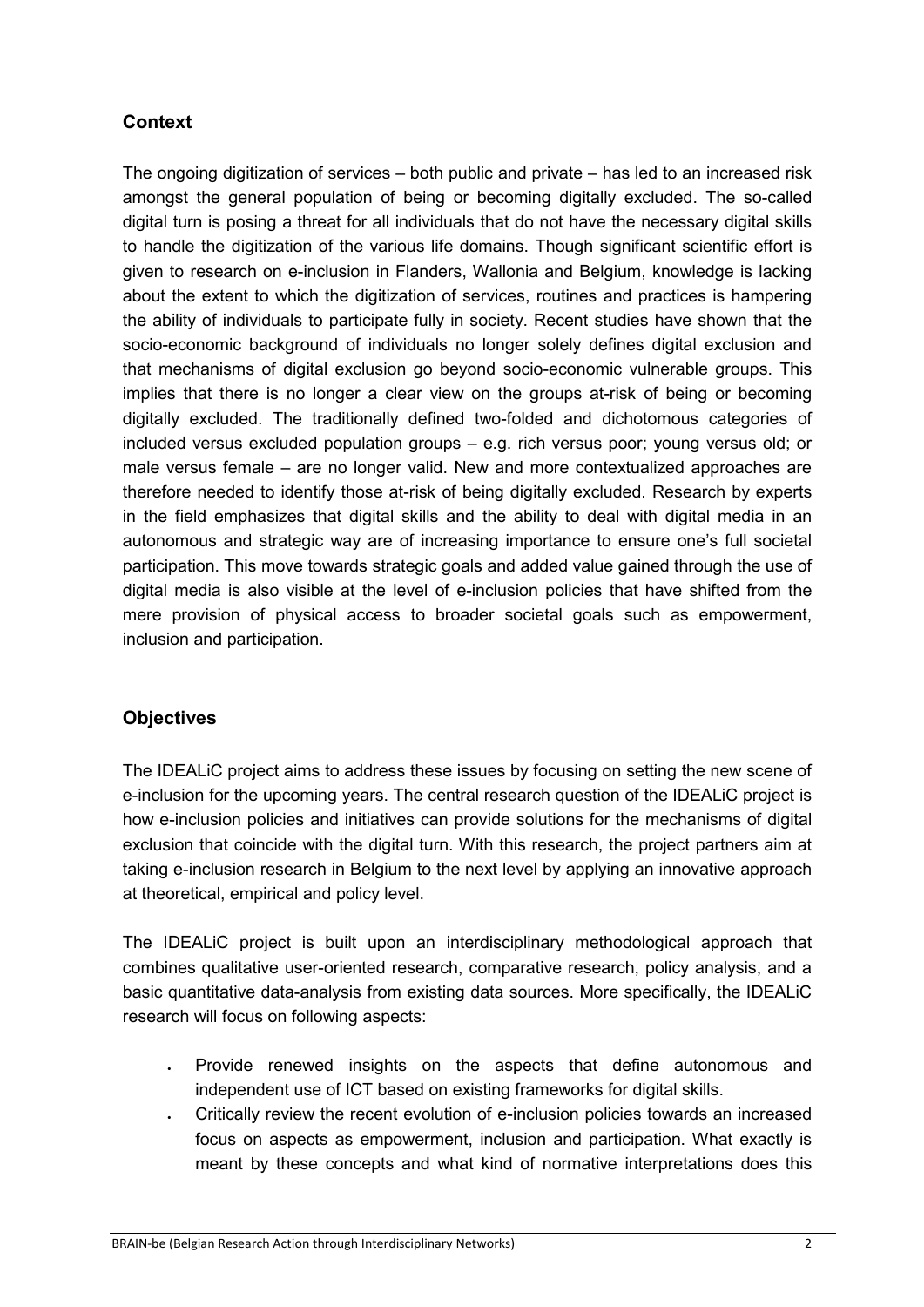imply for e-inclusion strategies, both at the level of policy, implementation and evaluation?

- Provide a state of the art of the current situation of the e-inclusion field in Belgium (i.e. actors and policy fields), complemented by a critical reflection on how an ideal e-inclusion policy in Belgium should be constructed at local, regional and (inter)national level.
- Deliver a renewed state of the art of figures on e-inclusion in Belgium, based upon a basic quantitative analysis of secondary data that is readily available.
- Carry out an empirical study that examines experiences of e-inclusion from a life course perspective and a user media profile viewpoint, rather than from a twofolded and dichotomous view based upon socio-economic variables. In-depth interviews will be carried out with respondents that belong to three different life stages: (1) age 18 to 30 (i.e. the period in which individuals are building up autonomy and steadily increase their social, economic and political participation in society; (2) age 31 to 50 (i.e. the period in which individuals are assumed to have developed autonomy and participate fully in society; and (3) age 51-70 (i.e. the period in which they desire to remain active participants of society and to remain independent while aging is considered an important policy challenge).
- Study the relationship between the suppliers of digitized services and citizens. This part will provide answers on questions such as: Do institutions at the supply side reflect upon mechanisms of digital exclusion when digitizing their services? Or, to what extent do they undertake actions to ensure all citizens are capable of using their digitized services in an autonomous way? This will be done by means of three case studies, i.e. mobility, mutual health insurances, brussels.be portal.
- Use an actor-driven and participatory approach in order to include actors from policy, public service, private sector, civil society, poverty organizations and similar institutions in the development of e-inclusion policy recommendations to ensure an effective take-up and implementation of the research results.

### **Conclusions**

The IDEALiC project has highlighted several important aspects that need to be taken into account when proceeding with the digitalization of society. The conclusions can be split up in three main domains:

### *(1) Overall strategy and e-inclusion policy*

The policy analysis clearly shows that an overarching transversal digital inclusion policy is lacking in Belgium. As a consequence, actions taken by the different policy levels, within different policy domains, by public institutions, civil society organisations and so forth, remain highly scattered. Coordination is more intensive in Flanders with Mediawijs, the Knowledge Center for Media Literacy. However, their main focus lies on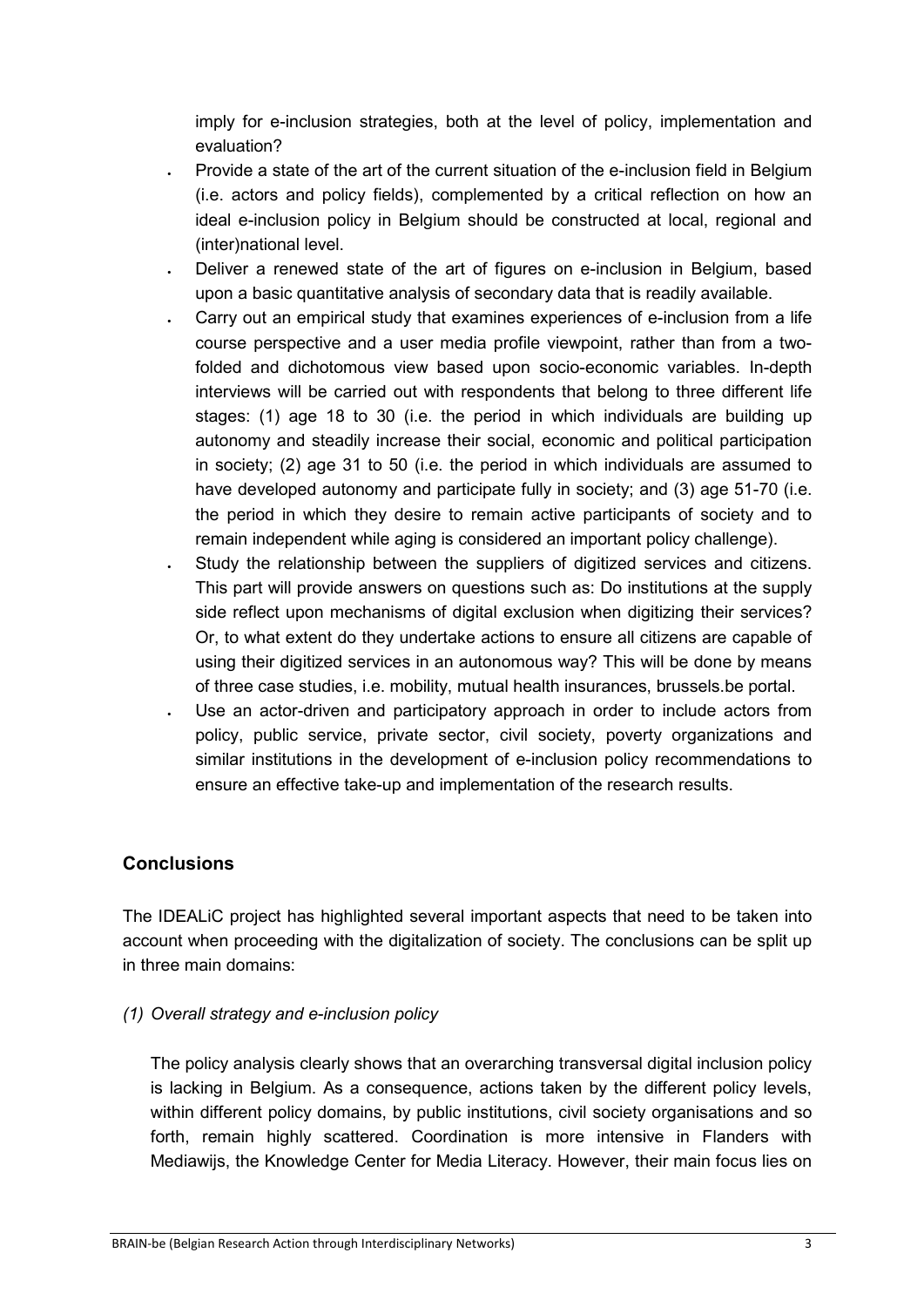media literacy and media education. Their role in terms of e-inclusion should be strengthened and dedicated personnel and working costs should be allocated so they can take up their primary role as coordinating body for e-inclusion in Flanders. For the French speaking community, coordination should be strengthened by founding an organisation similar to Mediawijs but aimed specifically at French speaking stakeholders. In Brussels, the coordinating role of Fobagra/Caban was emphasized but it also requires to be strengthened in terms of dedicated personnel and working costs, along with increased investments in the provision of support to digicoaches and trainers of e-inclusion intermediaries. Additionally, the role of intermediary organisations in both the Flemish speaking as the French speaking region should be acknowledged and structurally integrated in a government-wide transversal digital inclusion policy. In summary, seen that digitalization has entered every life domain, it is clear that the time is now to develop an overarching transversal digital inclusion policy at both regional and federal level that serves as the point of reference for all future digital inclusion actions and initiatives.

#### *(2) The provision of inclusive digital services, both public and private*

The qualitative research and the use case analysis both show that various issues are being created by the continuous digitalization of public and private services. It has become clear that those who are lacking access, motivation, skills or support, are not able to participate fully in today's digital society. And moreover, that especially at the offer side extensive room for improvement is available. The use case analysis highlights that e-inclusion is not fundamentally and structurally taken into account when digitalizing services, because of several reasons. It is clear that there is a certain willingness to provide inclusive services, but that there is an overall lack of knowledge and expertise about best practices on how to develop e-inclusive digital applications and platforms. Co-creation approaches rarely take into account vulnerable groups, especially as these are often invisible and hard-to-reach. Long term reflections about the impact on non-users or low-skilled users are lacking. Further investments, both in terms of personnel as in working costs for initiatives such as the Digital Playbook by BOSA at federal level, are also needed at regional level. The Digital Playbook delivers a whole series of good practices that enables public entities to invest in the development of inclusive public services. A similar approach should be deployed at regional level (e.g. Flanders, Wallonia) and local level (e.g. cities, municipalities, public institutions...).

#### *(3) The support of citizens with low digital skills*

The IDEALiC project shows high levels of digital pressure being put on citizens. Digital platforms and applications have been integrated in every life domain, but this is not experienced as a positive evolution by all respondents. The research highlights the importance of a number of underpinning elements: